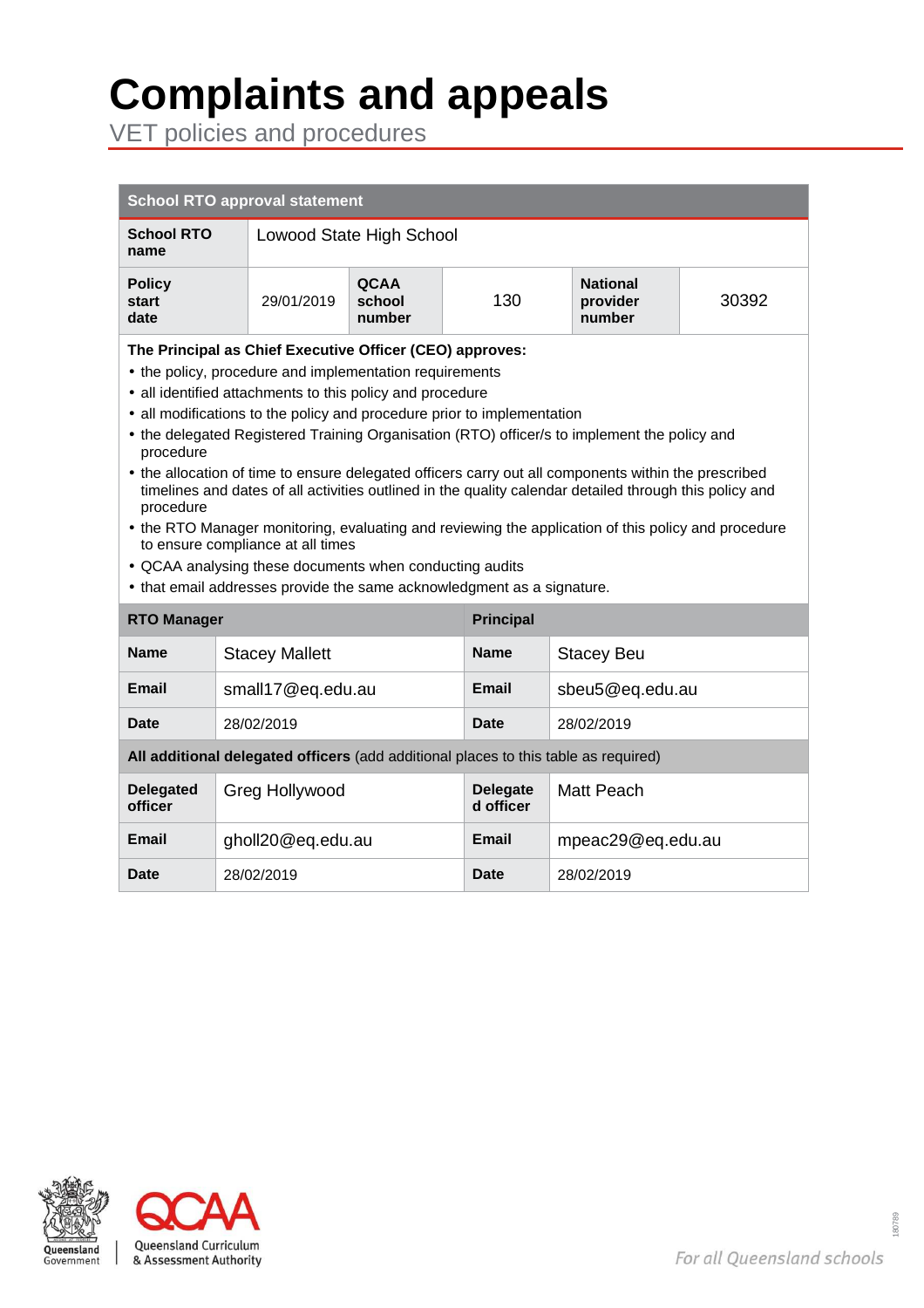### **Section 1 Policy and procedure**

Section 1 of this policy and procedure sets out how the RTO addresses a complaint or appeal it receives relating to its officers, students or third parties providing services on behalf of the school RTO.

**Relevant Standards:** 2.2(b), 5.2(d), (i), 6.1–6.5

#### **Complaints**

| <b>Complaints policy and procedure</b>                                                                                                                                                                                                                                                                                                                                                                                                                                                                                                                                                                                                                                                                                                                                                                                                                                                                                                                                                                                                                                                                                                     |                                                                                                                                                                                                                                                                                                                                                                                                                                                                                                                                                                                                                                                                                                                                                                                                                    |                                                                                                                                                                                                                                                                                                                                                                                                                                                                                                                                                                                                                                                                                                                                                                                                                                                                                                                                                   |                                                                                                                                                                                                                                                                                                                                                                                                                                                                                                                                                                           |  |
|--------------------------------------------------------------------------------------------------------------------------------------------------------------------------------------------------------------------------------------------------------------------------------------------------------------------------------------------------------------------------------------------------------------------------------------------------------------------------------------------------------------------------------------------------------------------------------------------------------------------------------------------------------------------------------------------------------------------------------------------------------------------------------------------------------------------------------------------------------------------------------------------------------------------------------------------------------------------------------------------------------------------------------------------------------------------------------------------------------------------------------------------|--------------------------------------------------------------------------------------------------------------------------------------------------------------------------------------------------------------------------------------------------------------------------------------------------------------------------------------------------------------------------------------------------------------------------------------------------------------------------------------------------------------------------------------------------------------------------------------------------------------------------------------------------------------------------------------------------------------------------------------------------------------------------------------------------------------------|---------------------------------------------------------------------------------------------------------------------------------------------------------------------------------------------------------------------------------------------------------------------------------------------------------------------------------------------------------------------------------------------------------------------------------------------------------------------------------------------------------------------------------------------------------------------------------------------------------------------------------------------------------------------------------------------------------------------------------------------------------------------------------------------------------------------------------------------------------------------------------------------------------------------------------------------------|---------------------------------------------------------------------------------------------------------------------------------------------------------------------------------------------------------------------------------------------------------------------------------------------------------------------------------------------------------------------------------------------------------------------------------------------------------------------------------------------------------------------------------------------------------------------------|--|
| <b>Policy</b>                                                                                                                                                                                                                                                                                                                                                                                                                                                                                                                                                                                                                                                                                                                                                                                                                                                                                                                                                                                                                                                                                                                              | Inform                                                                                                                                                                                                                                                                                                                                                                                                                                                                                                                                                                                                                                                                                                                                                                                                             | Act                                                                                                                                                                                                                                                                                                                                                                                                                                                                                                                                                                                                                                                                                                                                                                                                                                                                                                                                               | <b>Record and review</b>                                                                                                                                                                                                                                                                                                                                                                                                                                                                                                                                                  |  |
| • Complaints received by the RTO will be<br>acknowledged in writing and finalised as soon as<br>practicable.<br>• Complaints can involve the conduct of the RTO's<br>officers, students or third-party service providers of<br>the RTO.<br>• Any RTO officer may receive a complaint verbally,<br>in writing or electronically.<br>• The RTO identifies two types of complaints:<br>- type 1: allegations of inappropriate behaviour<br>and/or child protection. These allegations are<br>processed according to the RTO's complaints<br>policy and procedure<br>- type 2: all other complaints.<br>• Without limiting the action in type 1 complaints, this<br>complaints policy is publicly available and upholds<br>the principles of natural justice and procedural<br>fairness.<br>• A review of the issues that triggered the complaint<br>is undertaken. The review aims to identify<br>corrective actions that will eliminate or mitigate the<br>likelihood of a similar complaint occurring in the<br>future.<br>• Records of complaints are securely retained and<br>registered in the RTO's Complaints and appeals<br>register. | • On receipt of a complaint, the<br>delegated RTO Complaints officer:<br>- provides written acknowledgment<br>to the complainant<br>- informs both the complainant and<br>the respondent of their right to be<br>assisted by a support person or<br>representative throughout the<br>complaint process<br>- communicates on the progress of<br>the proceedings to the<br>complainant and the respondent<br>throughout the complaint process<br>- if the complaint relates to the<br>conduct of a third-party service<br>provider, the Complaints officer<br>informs the third party on receipt<br>of the complaint and<br>communicates progress on the<br>proceedings with the third party.<br>• All communication by the RTO<br>complies with the RTO's privacy<br>policy and personal information<br>management. | • The RTO officer receiving the complaint<br>forwards it to the RTO Complaints<br>officer (unless it relates to the<br>Complaints officer, in which case it is<br>forwarded to the Principal).<br>• For type 1 complaints, the Complaints<br>officer follows the school's complaints<br>policy and procedure in accordance<br>with the student protection policy.<br>• For type 2 complaints, the Complaints<br>officer:<br>- organises a mediation process that is<br>non-threatening to the complainant<br>- establishes a review by an<br>appropriate party independent of the<br>RTO if mediation has not resolved<br>the complaint<br>- refers the complainant to the QCAA<br>website for further information about<br>complaint processes if the<br>complainant is still not satisfied.<br>• Students are informed that they may<br>lodge a complaint to QCAA only after<br>exhausting this complaints and appeals<br>policy and procedure. | • The Complaints officer:<br>- establishes a written record for each<br>complaint received<br>- updates the record throughout the<br>complaint process.<br>• The RTO Manager:<br>- registers the complaint in the RTO's<br>Complaints and appeals register<br>- securely retains all complaint records<br>- reviews each complaint process to<br>identify corrective action/s that<br>eliminate or mitigate the likelihood of<br>reoccurrence<br>- ensures corrective actions are<br>implemented including those actions<br>impacting on any third-party<br>arrangements. |  |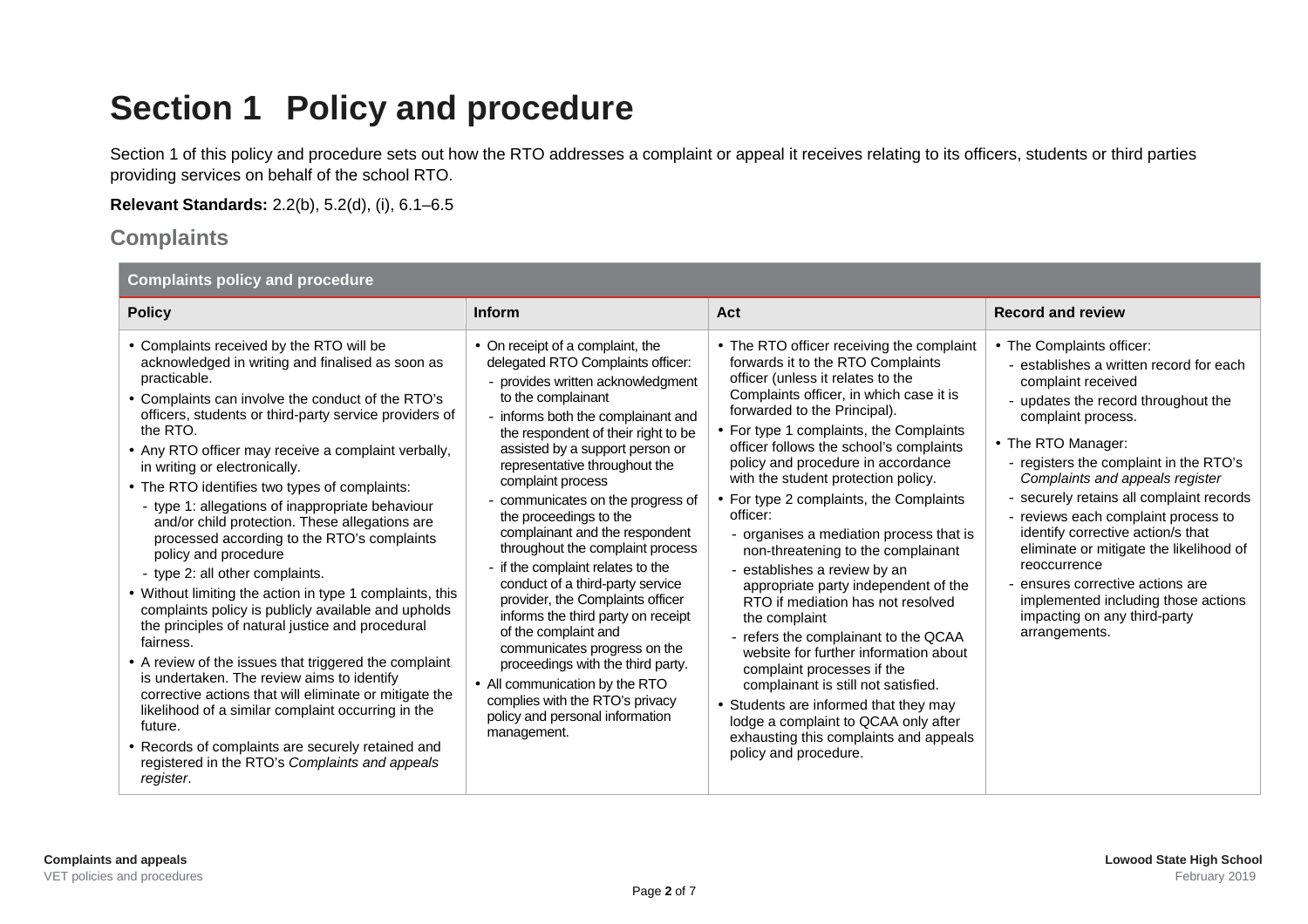#### **Complaints policy and procedure**

#### **Requirements for processing complaints**

| <b>Complaints</b>                                                                                                                                                                                                                                                     | <b>Forwarding complaints</b>                                                                                                                                                                                                                                                                                                                                                                                                                                                                                                                                                                                                       | <b>Timeframe</b>                                                                                                                                                                                                                                                        | Impacting policies and procedures                                                                                                                              |
|-----------------------------------------------------------------------------------------------------------------------------------------------------------------------------------------------------------------------------------------------------------------------|------------------------------------------------------------------------------------------------------------------------------------------------------------------------------------------------------------------------------------------------------------------------------------------------------------------------------------------------------------------------------------------------------------------------------------------------------------------------------------------------------------------------------------------------------------------------------------------------------------------------------------|-------------------------------------------------------------------------------------------------------------------------------------------------------------------------------------------------------------------------------------------------------------------------|----------------------------------------------------------------------------------------------------------------------------------------------------------------|
| • The receiving RTO officer informs<br>the complainant that an appropriate<br>delegated RTO officer will contact<br>them regarding the complaint.<br>• Whenever applicable, the receiving<br>RTO officer ensures that the safety<br>of the complainant is maintained. | • For type 1 complaints, the receiving<br>RTO officer immediately<br>commences to implement the<br>school's complaints or child<br>protection policy.<br>• For all other complaints, the<br>receiving officer forwards the<br>complaint to the RTO's Complaints<br>officer for processing (unless it<br>relates to the Complaints officer, in<br>which case it is forwarded to the<br>Principal).<br>• The Complaints officer is<br>responsible for ensuring a written<br>record is established for all<br>complaints received (unless it<br>relates to the Complaints officer, in<br>which case the Principal is<br>responsible). | • The Complaints officer finalises<br>complaints within 60 calendar days.<br>• If more than 60 days are required,<br>the complainant and respondent are<br>informed in writing of the reasons<br>for the need to extend the time<br>required to finalise the complaint. | Policies that must be considered in conjunction<br>with this policy and procedure include the<br>school's:<br>• privacy policy<br>• student protection policy. |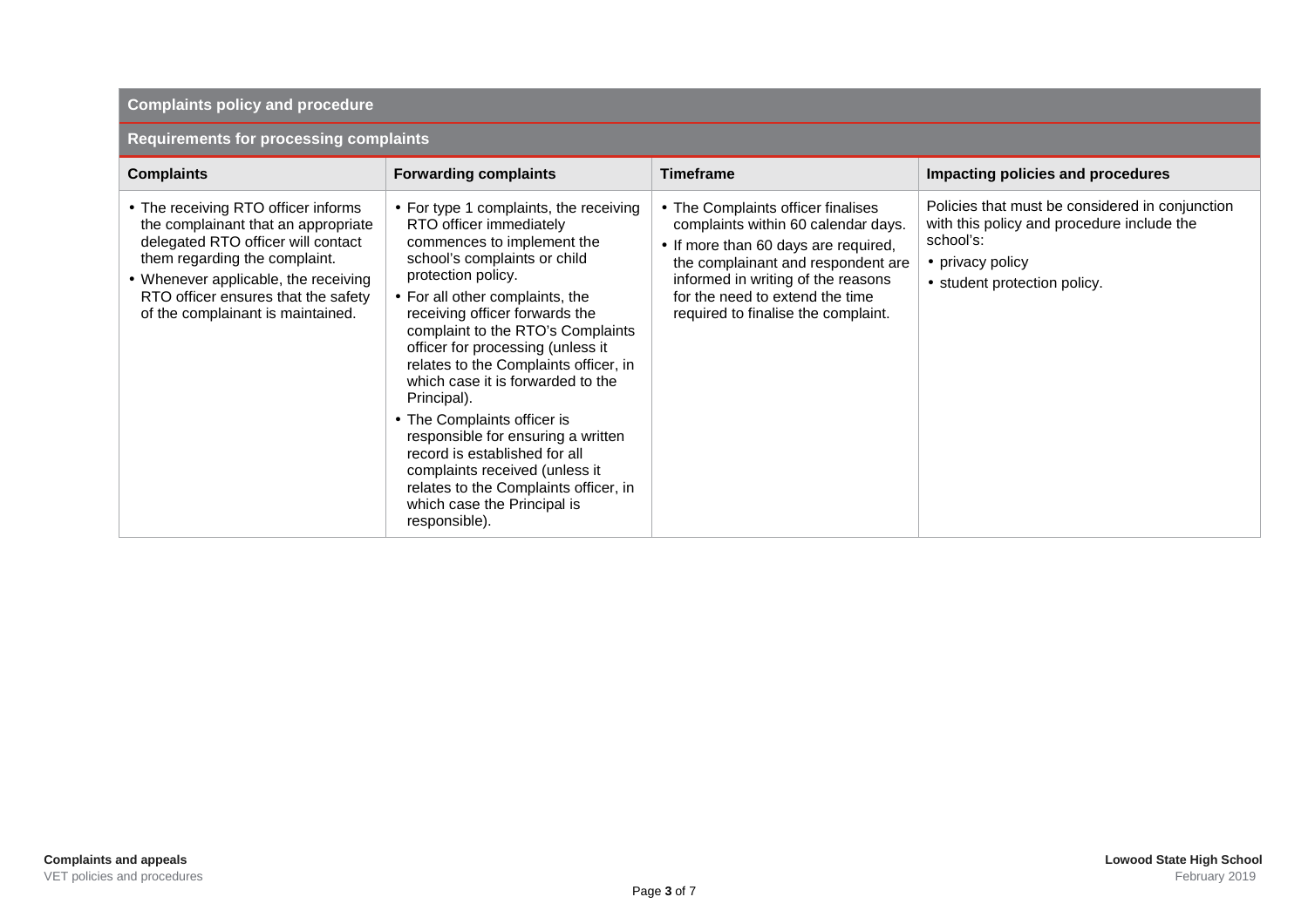### **Appeals**

| Appeals policy and procedure                                                                                                                                                                                                                                                                                                                                                                                                                                                                                                                                                                                                                                                   |                                                                                                                                                                                                                                                                                                                                                                                   |                                                                                                                                                                                                                                                                                                                                                                                                                                                                                                                                                                                                                                                                                                                                                                                         |                                                                                                                                                                                                                                                                      |                                                                                                                                                                                                                                                                                       |
|--------------------------------------------------------------------------------------------------------------------------------------------------------------------------------------------------------------------------------------------------------------------------------------------------------------------------------------------------------------------------------------------------------------------------------------------------------------------------------------------------------------------------------------------------------------------------------------------------------------------------------------------------------------------------------|-----------------------------------------------------------------------------------------------------------------------------------------------------------------------------------------------------------------------------------------------------------------------------------------------------------------------------------------------------------------------------------|-----------------------------------------------------------------------------------------------------------------------------------------------------------------------------------------------------------------------------------------------------------------------------------------------------------------------------------------------------------------------------------------------------------------------------------------------------------------------------------------------------------------------------------------------------------------------------------------------------------------------------------------------------------------------------------------------------------------------------------------------------------------------------------------|----------------------------------------------------------------------------------------------------------------------------------------------------------------------------------------------------------------------------------------------------------------------|---------------------------------------------------------------------------------------------------------------------------------------------------------------------------------------------------------------------------------------------------------------------------------------|
| <b>Policy</b>                                                                                                                                                                                                                                                                                                                                                                                                                                                                                                                                                                                                                                                                  | <b>Inform</b>                                                                                                                                                                                                                                                                                                                                                                     | Act                                                                                                                                                                                                                                                                                                                                                                                                                                                                                                                                                                                                                                                                                                                                                                                     | <b>Record</b>                                                                                                                                                                                                                                                        | <b>Review</b>                                                                                                                                                                                                                                                                         |
| • All appeals received by the<br>RTO will be acknowledged<br>in writing and finalised as<br>soon as practicable.<br>• Two types of appeal may<br>be lodged:<br>- appeal of final<br>assessment decision<br>- appeal of any other RTO<br>decision.<br>• This policy is publicly<br>available and upholds the<br>principles of natural justice<br>and procedural fairness.<br>• A record of each appeal<br>process is reviewed to<br>identify and implement<br>corrective actions that aim<br>to eliminate or mitigate the<br>likelihood of reoccurrence.<br>• Records of appeals are<br>securely retained and<br>registered in the RTO's<br>Complaints and appeals<br>register. | • The RTO Manager provides<br>written acknowledgment to<br>the appellant.<br>• On receipt of an appeal, the<br>RTO Manager informs a<br>third party of the appeal if<br>the appeal relates to a<br>decision made by an<br>employee of the third party.<br>• The RTO Manager<br>communicates the<br>progression of the appeal to<br>all parties throughout the<br>appeals process. | • When appealing final<br>assessment decisions, the<br>RTO Manager actions the<br>following process:<br>- appellant's<br>trainer/assessor reviews<br>the decision<br>- if the appellant is not<br>satisfied, an independent<br>trainer/assessor reviews<br>the assessment decision<br>- if the appellant is still not<br>satisfied, the RTO<br>Manager refers the<br>appellant to the RTO's<br>complaints policy and<br>procedure.<br>• For all other appeals:<br>- the RTO Manager<br>reviews the original<br>decision<br>- if the appellant is not<br>satisfied, an appropriate<br>independent party<br>reviews the RTO's<br>decision<br>- if the appellant is still not<br>satisfied, the RTO<br>Manager refers the<br>appellant to the RTO's<br>complaints policy and<br>procedure. | The RTO Manager:<br>• establishes a written record<br>for each appeal received<br>• updates the record<br>throughout the appeal<br>process<br>• registers the appeal in the<br>RTO's Complaints and<br>appeals register<br>• securely retains all appeal<br>records. | The RTO Manager:<br>• reviews each appeal<br>process to identify<br>corrective actions that<br>eliminate or mitigate the<br>likelihood of reoccurrence<br>• ensures corrective actions<br>are implemented including<br>those actions impacting on<br>any third party<br>arrangements. |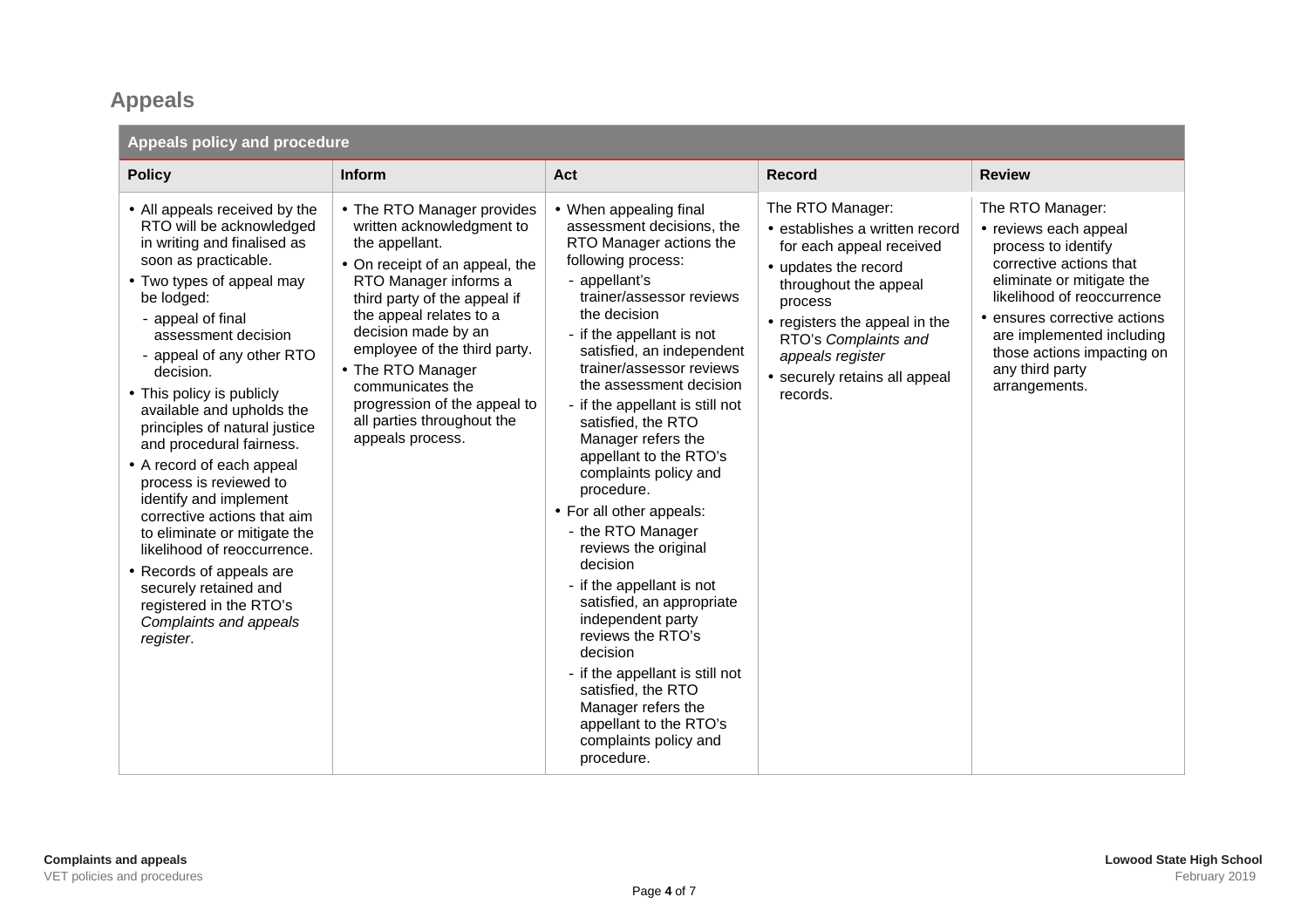| <b>Requirements for processing appeals</b>                                         |                                                                                                                               |                                                                                                                                                                                                                                          |                                                                                                                                                                                                                                                      |
|------------------------------------------------------------------------------------|-------------------------------------------------------------------------------------------------------------------------------|------------------------------------------------------------------------------------------------------------------------------------------------------------------------------------------------------------------------------------------|------------------------------------------------------------------------------------------------------------------------------------------------------------------------------------------------------------------------------------------------------|
| <b>Appeals</b>                                                                     | <b>Forwarding appeals</b>                                                                                                     | <b>Timeframe</b>                                                                                                                                                                                                                         | <b>Assessment result appeals</b>                                                                                                                                                                                                                     |
| Appeals must be submitted to the<br>RTO in writing using the RTO's<br>Appeal form. | If the appeal relates to a decision<br>made by the RTO Manager, the<br>appeal is forwarded to the Principal<br>for actioning. | • The RTO Manager finalises appeals<br>within 60 calendar days.<br>• If more than 60 days are required,<br>the appellant is informed in writing<br>of the reasons for the need to<br>extend the time required to finalise<br>the appeal. | For assessment results appeals, the<br>RTO Manager ensures the appeals<br>process is informed by the:<br>• assessment requirements of the<br>relevant training package or<br>accredited course<br>• Principles of Assessment<br>• Rules of Evidence. |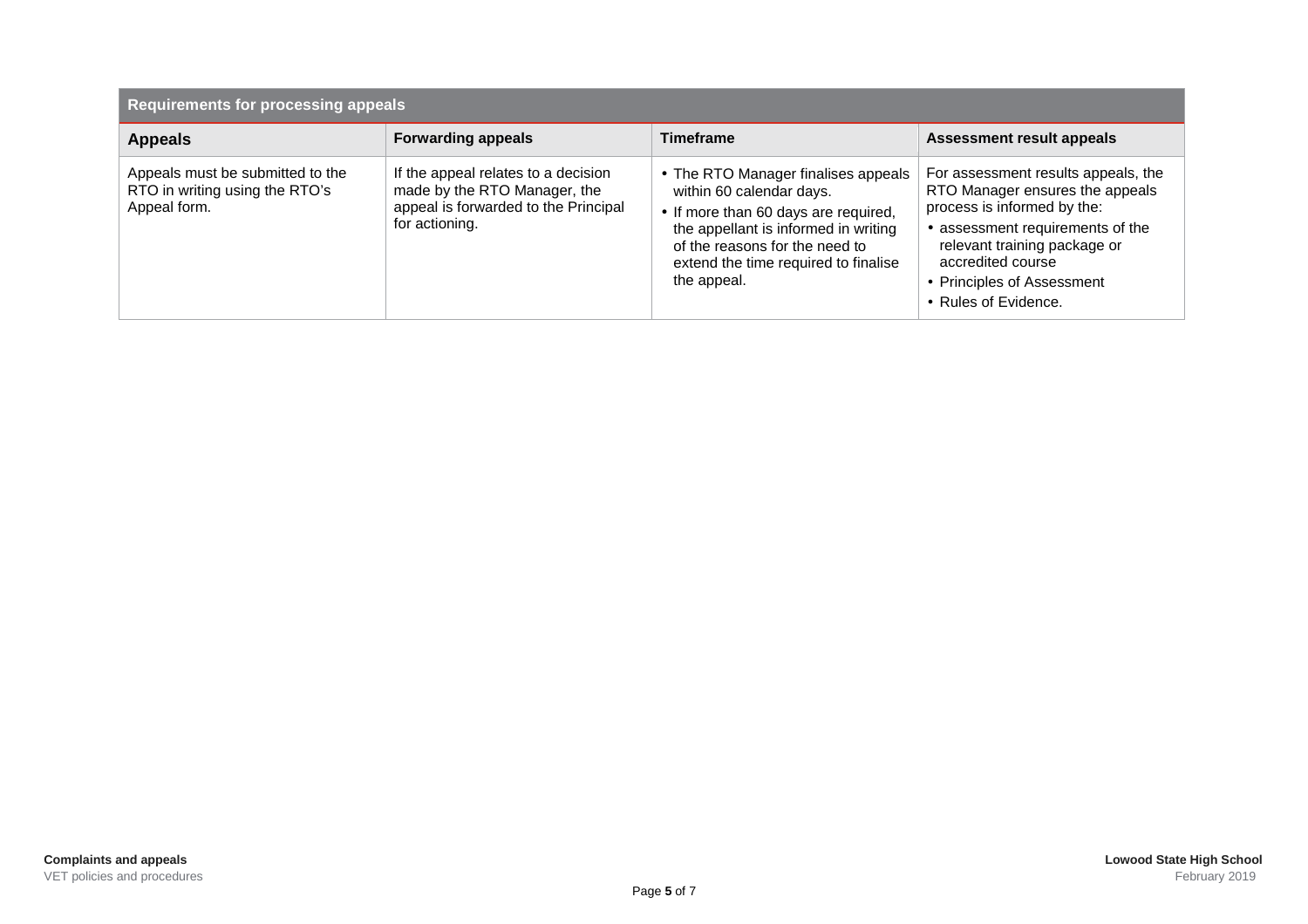## **Section 4 Explanation of terms**

This policy and procedure contains words and expressions which have specific meaning.

| <b>Glossary</b>                                      |                                                                                                                                                                                                                                                                                                                                                                                                                                                                                      |  |  |
|------------------------------------------------------|--------------------------------------------------------------------------------------------------------------------------------------------------------------------------------------------------------------------------------------------------------------------------------------------------------------------------------------------------------------------------------------------------------------------------------------------------------------------------------------|--|--|
| <b>Term</b>                                          | <b>Meaning</b>                                                                                                                                                                                                                                                                                                                                                                                                                                                                       |  |  |
| <b>Appeal</b>                                        | Is a request made by a student or stakeholder of the RTO to review or reconsider a<br>decision made by an RTO officer or a third party providing services on behalf of the<br>RTO.                                                                                                                                                                                                                                                                                                   |  |  |
| <b>Appellant</b>                                     | Someone appealing a decision of the school RTO.                                                                                                                                                                                                                                                                                                                                                                                                                                      |  |  |
| Appropriate<br>independent<br>party                  | Is a person or persons independent of the RTO accepted as independent by both the<br>complainant/appellant and the RTO and who holds expertise relevant to the<br>complaint/appeal.                                                                                                                                                                                                                                                                                                  |  |  |
| <b>Child/student</b><br>protection                   | A child in need of protection, as defined in s.10 of the Child Protection Act 1999<br>(Qld), is a child who:<br>• has suffered significant harm, is suffering significant harm, or is at unacceptable<br>risk of suffering significant harm and<br>• may not have a parent able and willing to protect the child from the harm.<br>Refer to individual Sector websites.                                                                                                              |  |  |
| Complainant                                          | Any stakeholder who makes a complaint to the school RTO directly or through a third<br>party nominated by the complainant.                                                                                                                                                                                                                                                                                                                                                           |  |  |
| <b>Complaint</b>                                     | An objection to something that is considered by the complainant to be unfair and/or<br>unacceptable. A complaint can be made verbally or in writing. Complaints include<br>allegations.                                                                                                                                                                                                                                                                                              |  |  |
| <b>Delegated RTO</b><br><b>Complaints</b><br>officer | Also referred to as the Complaints officer. A person delegated by the Principal to<br>ensure the process followed in addressing complaints received by the RTO complies<br>with this policy and procedure.                                                                                                                                                                                                                                                                           |  |  |
| <b>Evaluate</b>                                      | Assess the findings of the monitoring to determine if the complaints and appeals<br>process is being followed and adhered to.                                                                                                                                                                                                                                                                                                                                                        |  |  |
| <b>Mediation</b>                                     | The structured process in which an independent person, known as a mediator,<br>assists the complainant/appellant and the respondent to identify the issue/s of<br>concern and negotiate an outcome acceptable to both. The mediator must ensure at<br>all times that the complainant/appellant does not feel threatened or at risk.                                                                                                                                                  |  |  |
| <b>Monitor</b>                                       | The ongoing process of regularly collecting and analysing relevant information to<br>determine if the requirements for handling complaints and appeals is being met.                                                                                                                                                                                                                                                                                                                 |  |  |
| <b>Natural justice</b>                               | The rule against bias and the right to a fair hearing. That is, a duty to act fairly and<br>reasonably.                                                                                                                                                                                                                                                                                                                                                                              |  |  |
| <b>Procedural</b><br>fairness                        | Procedural fairness relating to complaints and non-assessment appeals is<br>1.<br>concerned with the procedures used by a decision-maker rather than the<br>outcome reached. It is considered that a decision-maker who follows a fair<br>procedure will reach a fair and correct decision.<br>Procedural fairness relating to assessment appeals ensures the review process<br>2.<br>complies with the principles of assessment and rules of evidence outlined in the<br>Standards. |  |  |